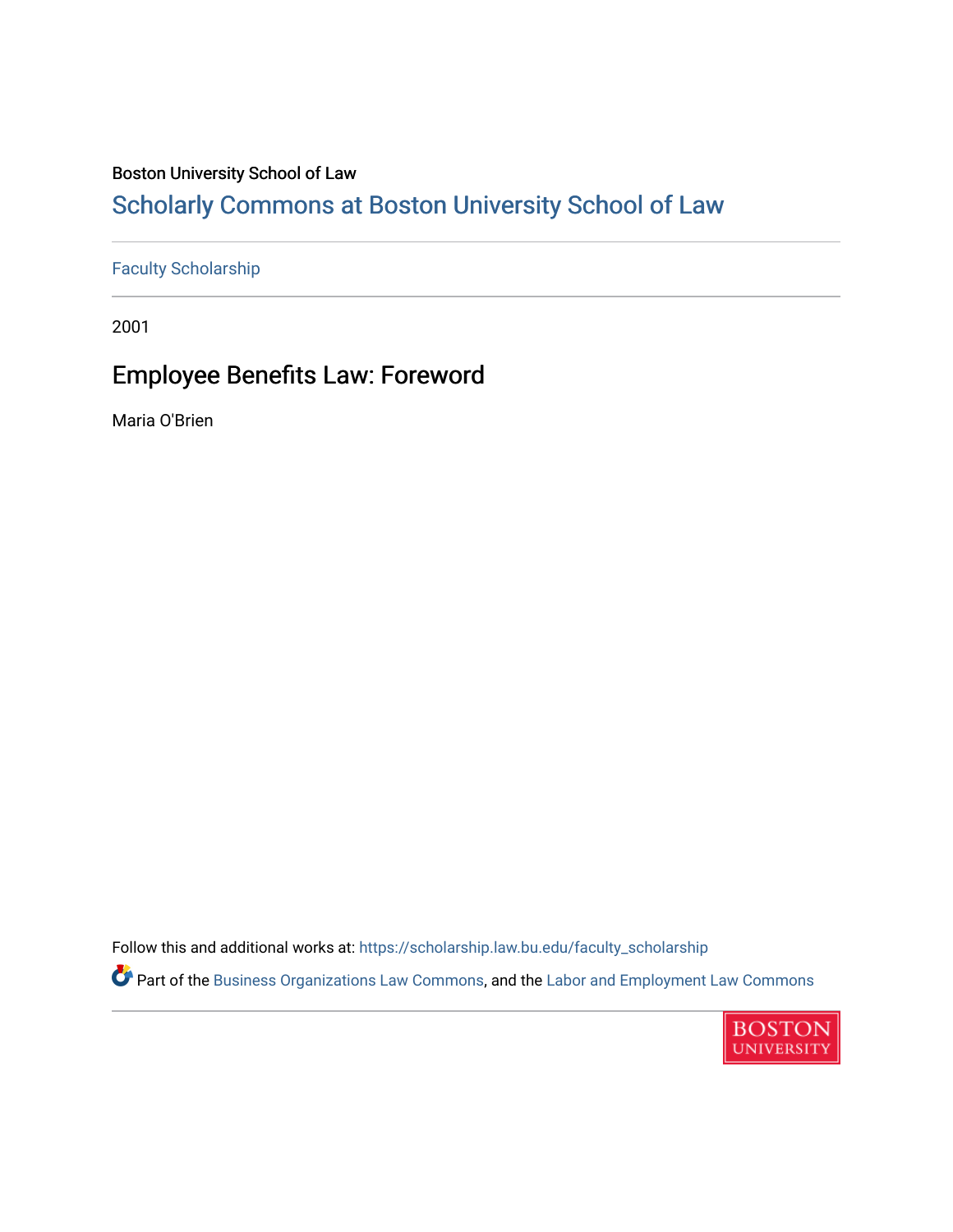### FOREWORD

#### BY

## MARIA O'BRIEN **HYLTON\***

Over the past twenty or so years, the range of employee benefits offered **by** employers **-** both large and small **-** has expanded dramatically. The old (and relatively short) list of "fringes" typically included health insurance, a pension plan, paid holidays and group life insurance. There was, of course, some variation in this list, especially across industries. But, **by** and large, employers did not concern themselves in a formal way with "modern" benefits such as elder care, child care, legal assistance, flex time, and parental leaves. As a recent study **by** the Society for Human Resource Management' suggests, employers have begun offering socalled "family friendly" benefits such as job-sharing, longterm care insurance, telecommuting, and emergency childcare in substantial numbers over the past five years.

Everyone is familiar with the conventional account of this expansion in the scope of benefits: the mass exodus of adult women from the home and into the workplace has generated strong demand **by** both male and female employees for benefits which (partially) duplicate the services previously provided (for free) **by** women. What this simple account fails to provide, however, is a rich explanation of the many costs to both employers and employees of this expansion. The collection of articles in the symposium issue of the *Journal* seeks to expand our understanding of the growth of both mandated and discretionary benefits and to offer multiple perspectives about the impact of this growth.

In the first article, Alison Sulentic begins **by** reminding employers and employees of Aristotle's view that "[h]appiness is activity in accordance with virtue". She argues that virtue

**<sup>\*</sup>** Professor, Boston University School of Law.

**<sup>1.</sup>** SOCIETY FOR HUMAN RESOURCE **MANAGEMENT,** SHRM 2001 BENEFITS SURVEY (200 **1),** available at <http:/ /www.shrm.org/surveys>.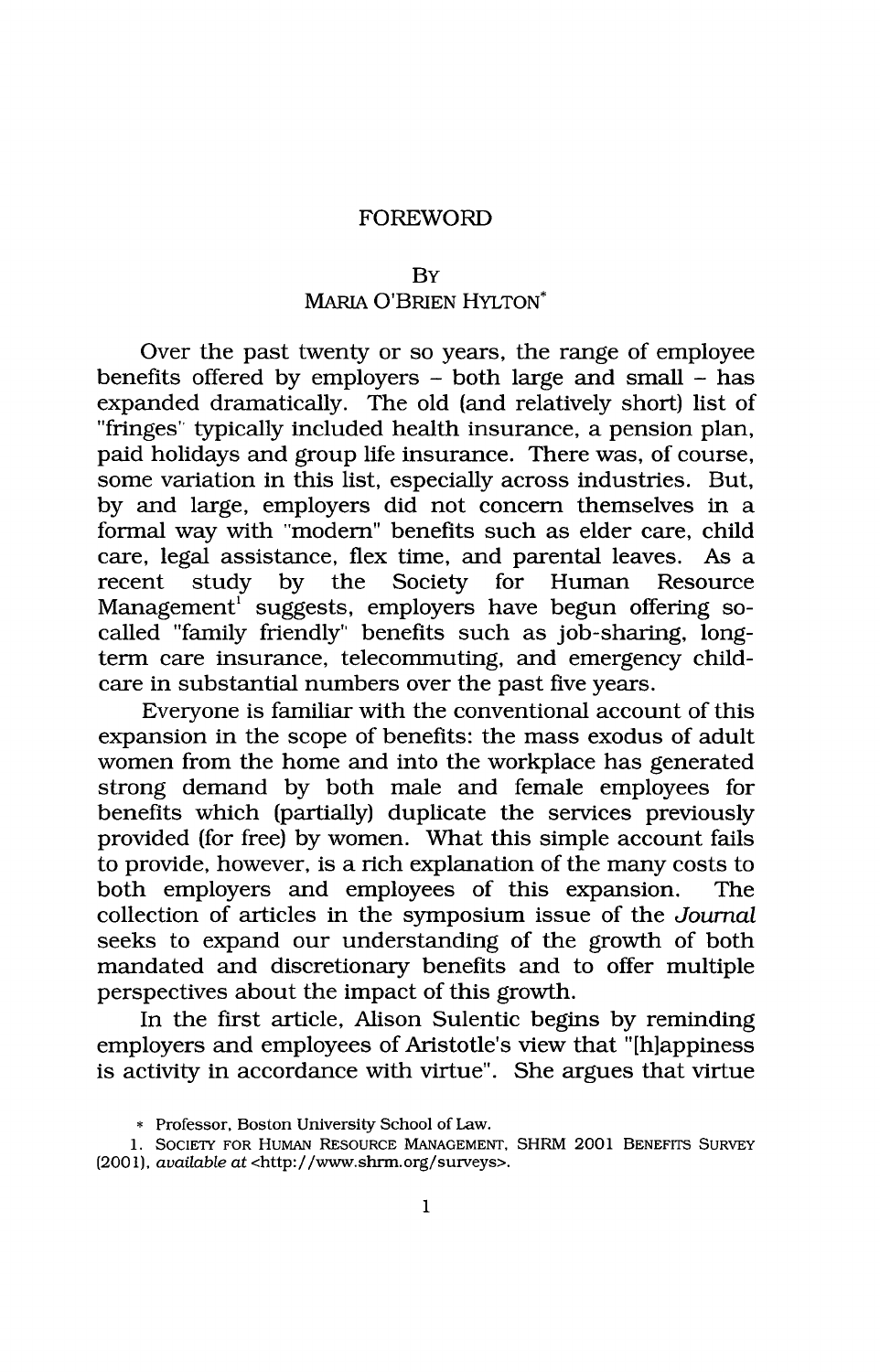should be brought to bear on all plan design and administration issues, so that employees' well-being and security is advanced. In addition to building on notions of a just or living wage, Sulentic points out the employers have innumerable opportunities to make choices and shape a plan in such a way that ensures just compensation for an employee's labor. Just compensation (wages and value of all benefits) in turn, positively influences the many social contexts in which workers interact with others and live out their lives. Why should an employer/plan sponsor care about virtue and just compensation policies? Sulentic notes that an employer's own search for happiness is advanced **by** the adoption of policies which, when virtuous and generous, improve the larger network of social relationships in which we are all enmeshed.

The second article investigates the so-called workers' compensation crisis of the 1980's. Martha McCluskey refutes the standard explanation for dramatic increases in premiums and argues that poor insurance management practices and a deliberate policy of cost-control avoidance characterized the crisis. In spite of the conventional wisdom which portrayed insurers as passive victims, McCluskey makes a case for a scenario in which insurers were "active players in benefit systems with ample opportunities to shape, rather than merely reflect rising costs **. . . ."** Her sure-to-be controversial conclusion is that "rates were excessive, not inadequate, during the period of the crisis **. . . ."**

The following two articles each address a different aspect of expanding Employee Retirement Income Security Act (ERISA) jurisprudence. Susan Stabile wades into the contentious battle over whether ERISA should be read to imply a cause of action against a non-fiduciary who participates in a breach of fiduciary duty. She examines the Supreme Court's treatment of cases under both Section 404 and Section 406. While admitting that there is ample room for disagreement, Stabile ultimately favors allowing suits against non-fiduciaries, in part because of ERISA's historical connection with the common law of trusts. Lorraine Schmall is likewise concerned with the growing number of frustrated plaintiffs' suits under ERISA. The preemption of common law claims has left employees without adequate remedies, she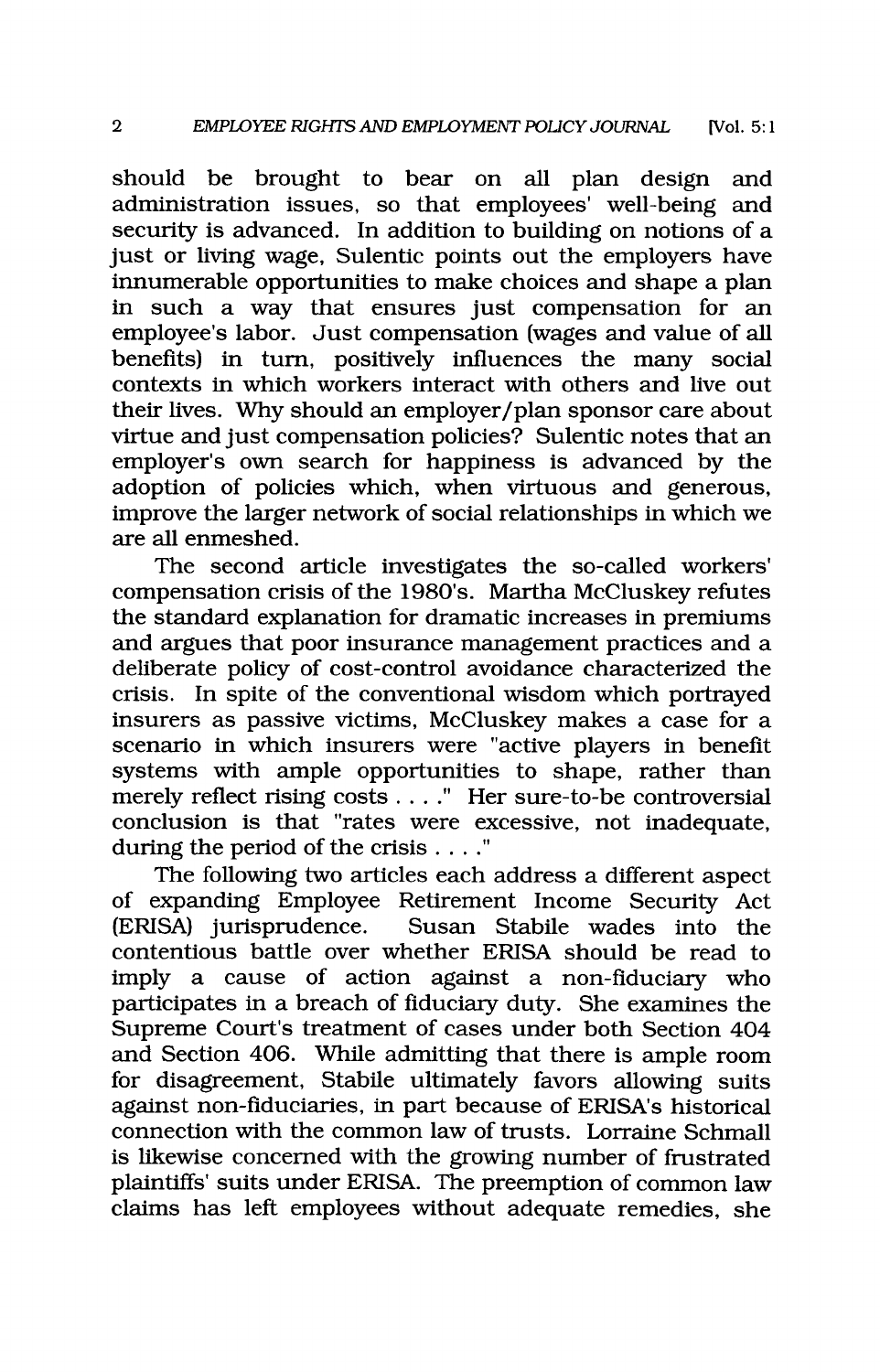argues, in spite of Congress' apparent desire to develop a uniform body of federal common law that would address many of these claims. Schmall believes that Congress ought to guarantee standing and jurisdiction so the participants and beneficiaries may pursue common law claims and remedies.

Many commentators have noted the trend away from defined benefit pension plans and toward defined contribution plans, as employers seek to shift the burden and risks of plan management from the plan to participants. The dramatic growth in 401(k) plans, for example, has taken place alongside a steep decline in the number of workers covered **by** defined benefit arrangements. Organized labor has been one consistently vocal critic of this trend and Jayne Zanglein, of the National Labor College, makes the case in the next article for enhanced investment education for women and minority participants who are increasingly likely to be covered **by** risky defined contribution plans. Zanglein argues that white males generally are more successful at managing their **DC** assets than other groups for "cultural" reasons e.g., math anxiety and excessive risk aversion on the part of women; and lack of investment experience and education for minorities.

Jane Waldfogel examines the country's experience with the Family and Medical Leave Act (FMLA) and looks at the effect of the unpaid nature of the leave; the much higher rate of leave-taking **by** female workers relative to males; and the comparative European experience. Waldfogel concludes that the FMLA has increased family leave coverage from prestatutory levels, but has not affected childcare or adoption programs.

The final two articles in the symposium deal with taxes and a comparison of ERISA with the European Union's **(EU)** directive on pensions. Jonathan Barry Forman's study focuses on the estimated tax expenditures of Social Security and employee pension plans. He notes that despite the fact that both programs are structurally similar, the government estimates program expenditures differently. This difference in estimation, in turn, accounts for the belief that pension programs are substantially more expensive than the Social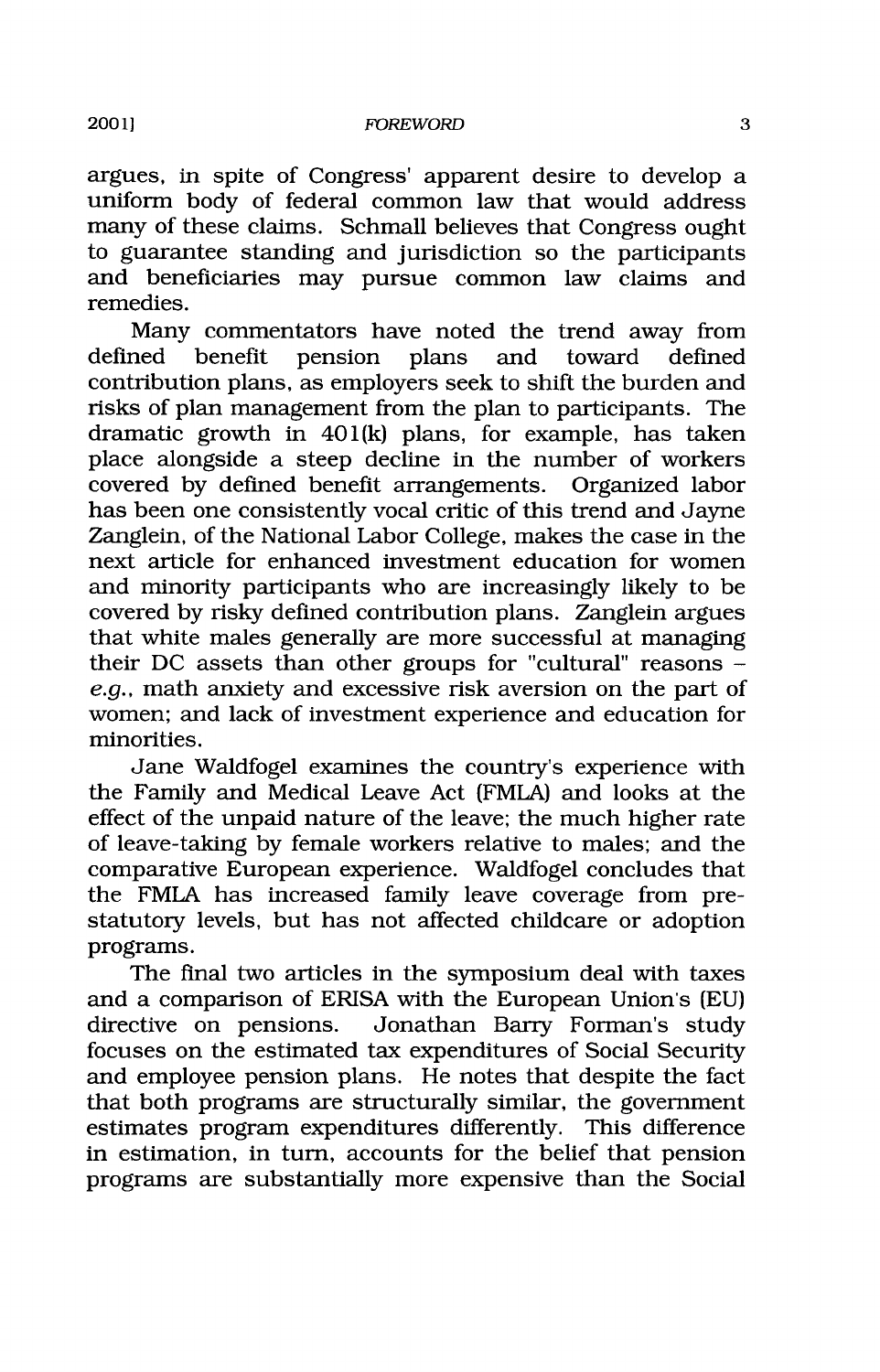Security pension program. As a result, private pensions are the object of frequent tax reform efforts. Forman notes that the current faulty calculation of Social Security expenditures distorts the need for reform and obscures Social Security as the proper object for change.

Finally, Steven Willborn's comparative piece notes the similarity between the pension reform efforts of the **EU** (the promotion of market efficiency and the development of crossnational norms) and those of ERISA. While the EU's reporting and disclosure provisions are similar to ERISA's, the Union has departed in several concerning ways from ERISA **-** pay-as-you-go plans may be the most obvious example. Willborn notes the EU's preference for government enforcement; and, he points out that, to date, ERISA has been more successful at eliminating the multiple sovereign problem.

This special issue concludes with the proceedings of the 2001 Annual Meeting of the Association of American Law Schools Section on Employee Benefits. The section's meeting focused on the future of private pensions, in particular cash balance conversions, ERISA (preemption, remedies, and fiduciary duties) and the outlook for women, racial minorities and the poor. As it does each year, the section seeks to generate discussion about the most pressing concerns facing those of us who work in this field and care deeply about the cost-effective and fair provision of all forms of compensation to employees throughout the economy.

It is not possible to put together a symposium of this size and scope without the assistance of several dedicated individuals. Martin Malin of the Chicago-Kent College of Law and Douglas Scherer of Touro Law School first approached me with the idea of a special symposium issue dedicated exclusively to the subject of employee benefits. Without their encouragement and friendly advice, this project would have remained little more than a promising idea. I would also like to thank each of the authors who exchanged ideas with me from the outset and helped to shape the final collection of articles. Many agreed to work on a piece even before the outlines of the symposium were in place, and without any firm information as to production schedules and deadlines.